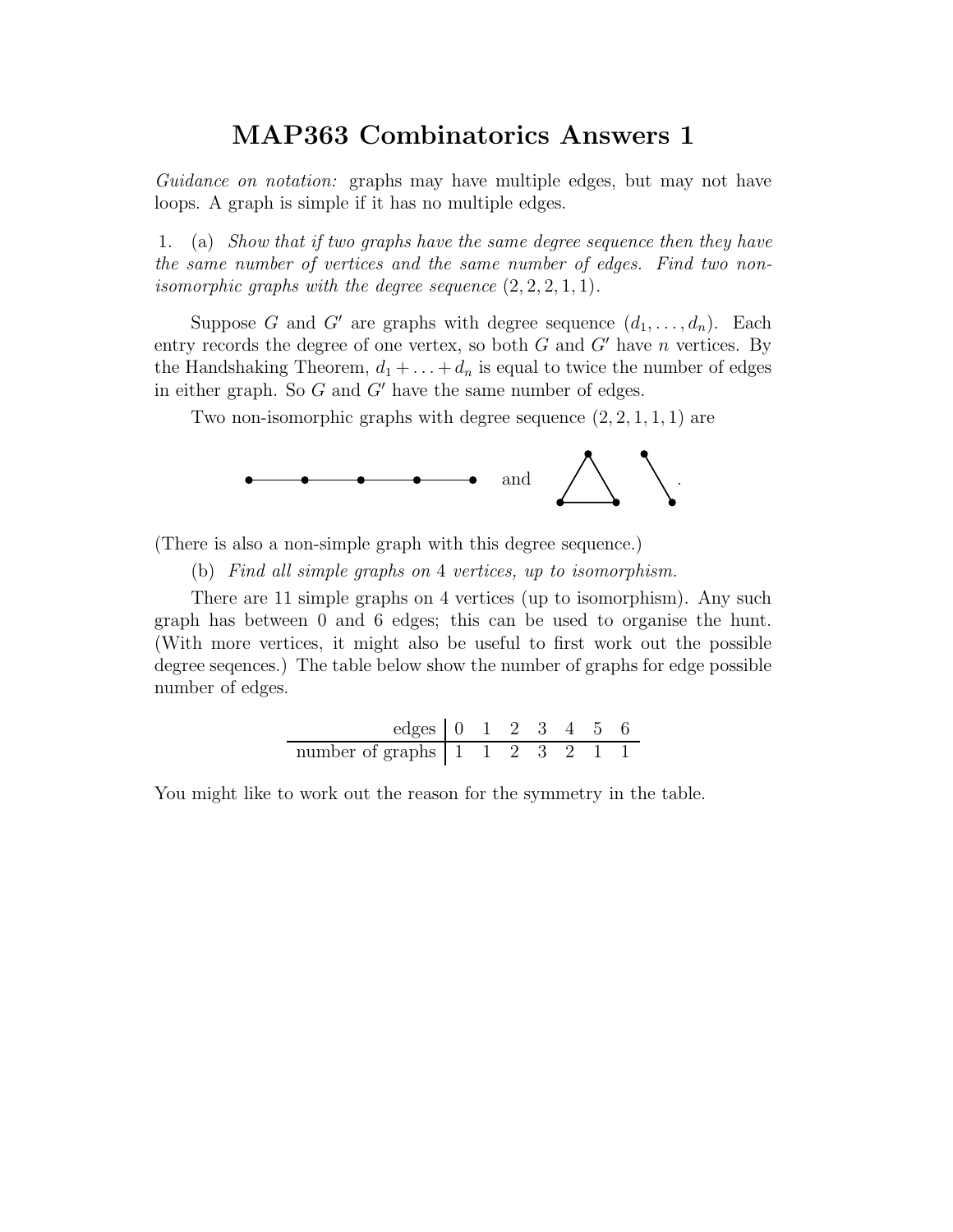2. For each of the sequences below, decide whether or not it is the degree sequence of a graph. (If it is, give an explicit example, if not, say why not.)

(i)  $(9, 7, 5, 3, 1)$ , (ii)  $(3, 2, 2, 1)$ , (iii)  $(10, 3, 3, 2)$ , (iv)  $(3, 3, 3, 1)$ .

Do any of your answers change if the graph has to be simple?

(i) No: by the Handshaking Theorem, the sum of the degrees of a graph is even.

(ii) Yes, for example  $\left\vert \vphantom{\int }\right\vert$ 

(iii) No: the vertex of greatest degree can have at most  $3 + 3 + 2$  edges coming into it, so its degree is at most 8.

(iv) Yes, for example .

Suppose  $G$  is a simple graph with this degree sequence. Then  $G$  has vertices  $x, y, z$  of degree 3, and one further vertex, w, of degree 1. Each of  $x, y, z$  is connected to all the other 3, so in particular to w. But this says w has degree 3, a contradiction.

3. Let G and G' be graphs. Suppose that  $f: V(G) \to V(G')$  is an isomorphism. Let  $x, y \in V(G)$ . Use induction to show that that the distance between x and y in G is equal to the distance between  $f(x)$  and  $f(y)$  in G'.

*Note:* I should have added the assumption that  $G$  is connected — without this there might be no path between x and y, and the distance between them would be undefined. (It follows from the proof below that if  $G$  is connected then so is  $G'$ , so we only have to make this assumption for one of the graphs.)

Write  $d(x, y)$  for the distance between x and y. If  $d(x, y) = 0$  then  $x =$ y, so  $f(x) = f(y)$  and so  $d(f(x), f(y)) = 0$ . This gives the base case in the induction. Now suppose that  $d(x, y) = m \ge 1$ . Let  $x_1, \ldots, x_r$  be the neighbours of  $x$  in  $G$ . Pick a path of shortest length from  $x$  to  $y$ . It must go through one of  $x_1, \ldots, x_r$ ; we may choose the labelling so that it passes through  $x_1$ . Thus  $d(x_1, y) = m - 1$ . By induction,  $d(f(x_1), f(y)) = m - 1$ . Since  $f(x)$  and  $f(x_1)$  are adjacent in G', this shows that  $d(f(x), f(y)) \leq m$ .

Suppose for some i we have  $d(f(x_i), f(y)) < m-1$ . By another application of the inductive hypothesis,  $d(x_i, y) < m - 1$ , so  $d(x, y) < m$ , a contradiction. Hence it takes a least  $m-1$  steps to go from any neighbour of  $f(x)$  to  $f(y)$ , and so at least m steps to go from  $f(x)$  to  $f(y)$ . This shows that  $d(f(x), f(y)) = m$ . The inductive step is now complete.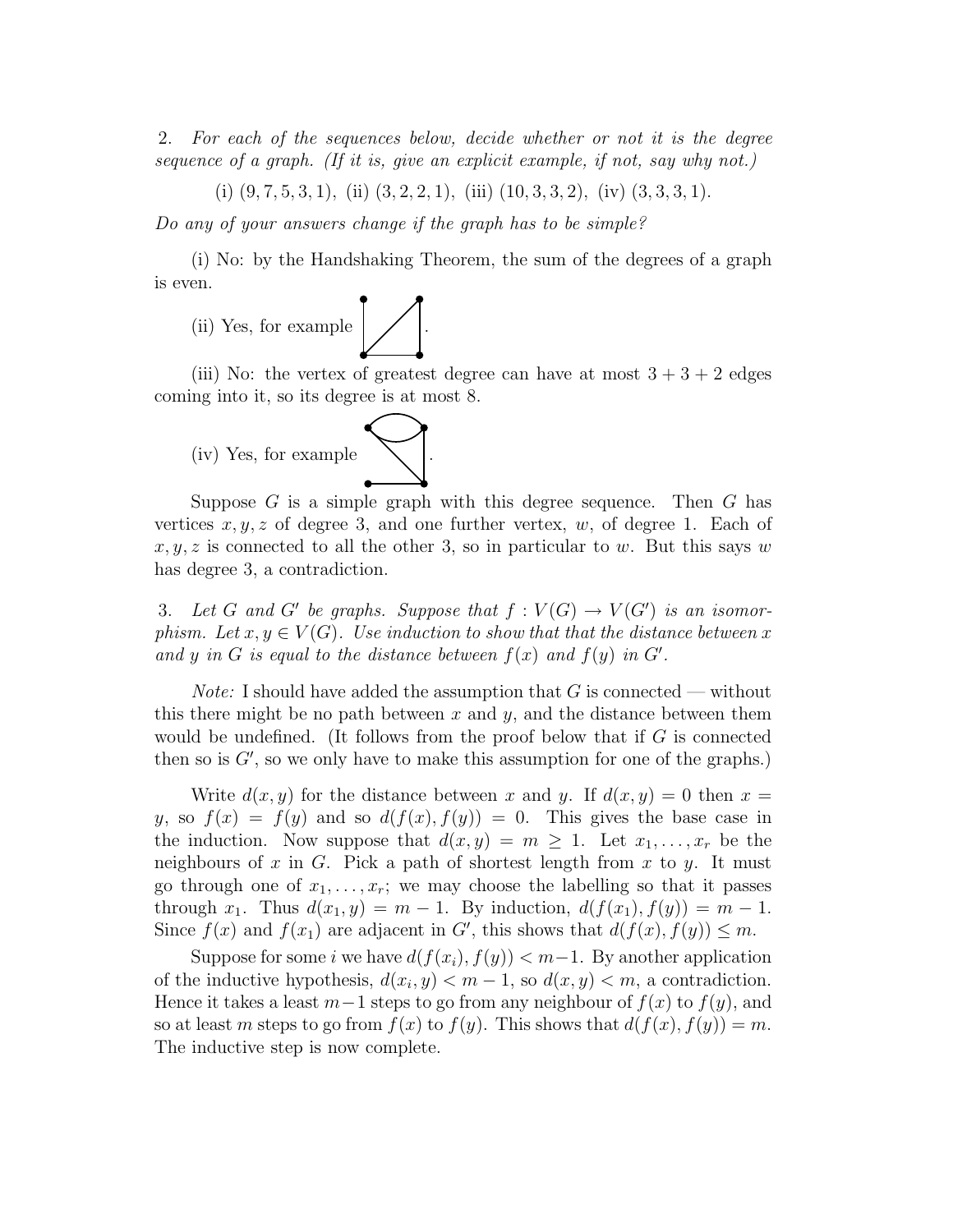4. (a) Show that the graphs below all have the same degree sequence.



Inspection shows that all vertices have degree 3.

(b) Show that the first two graphs are isomorphic. Hint: start by finding a closed path of length 6 in the first.

Following the hint, we start by taking the closed path 1, 2, 3, 4, 5, 6 in the first graph, and mapping this to the closed path forming the outside of the second graph. We then check that we can consistently complete the labelling.



(c) Show that neither is isomorphic to the third.

There are many possible arguments. For example, using Question 3, we could argue that the third graph has two vertices a distance 3 apart, but the first does not.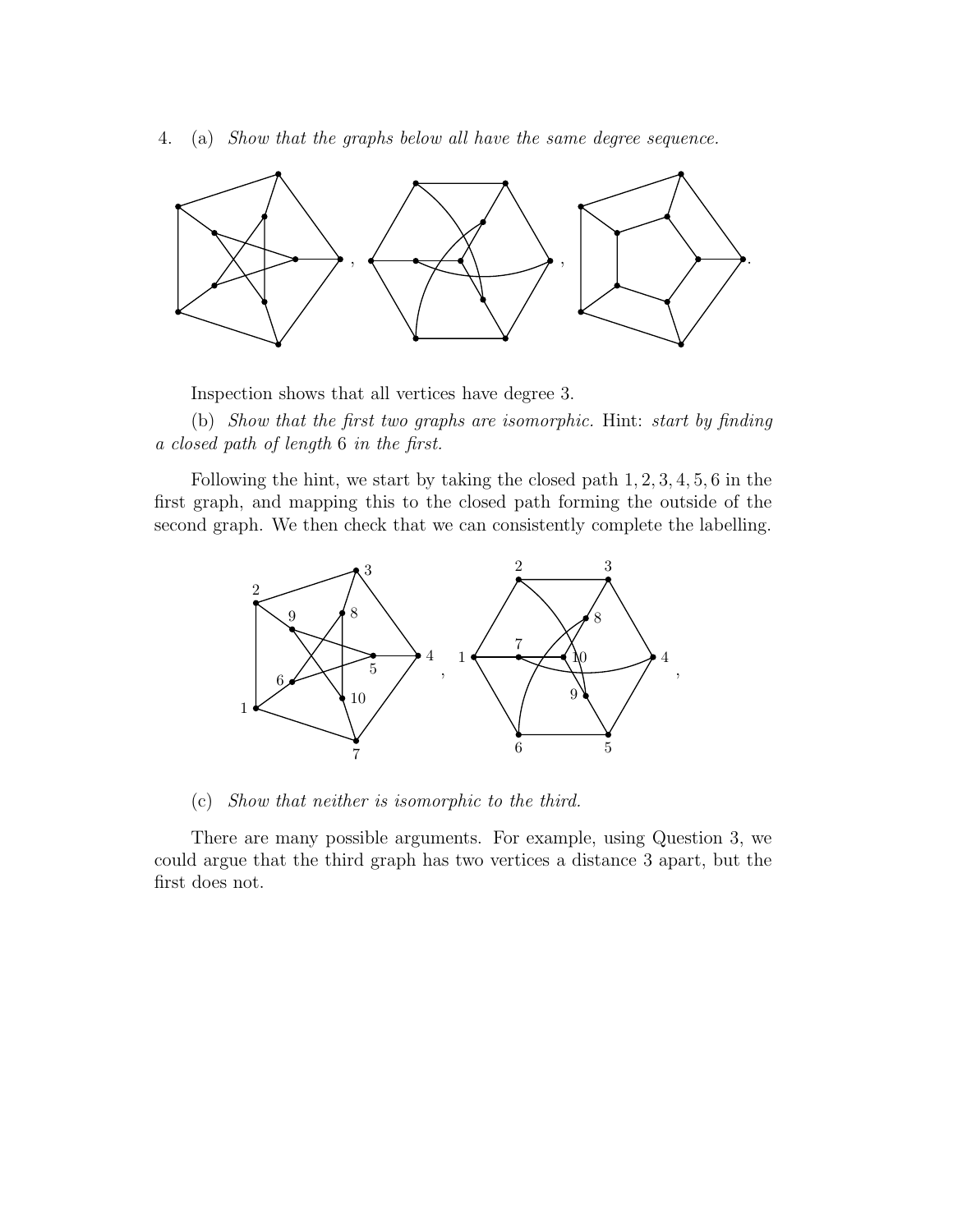5. Let G be a connected graph with k vertices of odd degree, where  $k > 0$ . Show that the minimum number of trails with mutually distinct edges needed to cover every edge of G is  $k/2$ .

It follows from the Handshaking Theorem that k is even: say  $k = 2r$ . Say  $z_1, \ldots, z_{2r}$  have odd degree. Introduce r further edges  $\{z_1, z_2\}, \ldots, \{z_{2r-1}, z_{2r}\}.$ This gives a new graph in which every vertex has even degree. By Theorem 3.4, this new graph has a closed Eulerian trail. If one cuts out from this graph the r edges not present in G, then we are left with  $r = k/2$  trails covering G.

We must also show that no fewer trails suffice. If we remove from G all the edges involved in a single trail, then we can change the parity of the degree at most 2 vertices, namely the vertices at the start and end of the trail. So as G has  $2r$  vertices of odd parity, we need at least r trails.

How many continuous pen-strokes are needed to draw the diagram below if it is forbidden to draw any line segment twice?



As there are 8 vertices of odd degree, 4 trails are the minimum. You can either use the algorithm above to find 4 suitable trails, or just do it by inspection.

6. (a) Show that the complete graph on n vertices has  $n(n-1)/2$  edges.

There are *n* vertices, each connected to  $n - 1$  other vertices. This gives  $n(n-1)$  edges, but double counting each one (as in the Handshaking Theorem).

Or argue that the edges are in bijection with 2-subsets of  $n$ , of which there are  $\binom{n}{2} = n(n-1)/2$ .

(b) Show that if  $G$  is a simple graph on  $6$  vertices which is not connected then G has at most 10 edges. Can equality occur?

Suppose  $G$  has a connected component with  $m$  vertices. This component has at most  $m(m-1)/2$  edges, by the previous part, None of the remaining  $6 - m$  vertices are connected to these m, so they can contribute at most  $(6-m)(6-m-1)/2$  edges. So the total number of edges is at most

$$
\frac{m(m-1)}{2} + \frac{(6-m)(6-m-1)}{2}
$$

Now put in  $m = 1, 2, 3, 4, 5$  and check that in all cases the number of edges is at most 10. Equality occurs if we have a copy of the complete graph on 5 vertices, with the 6th vertex not connected to any others.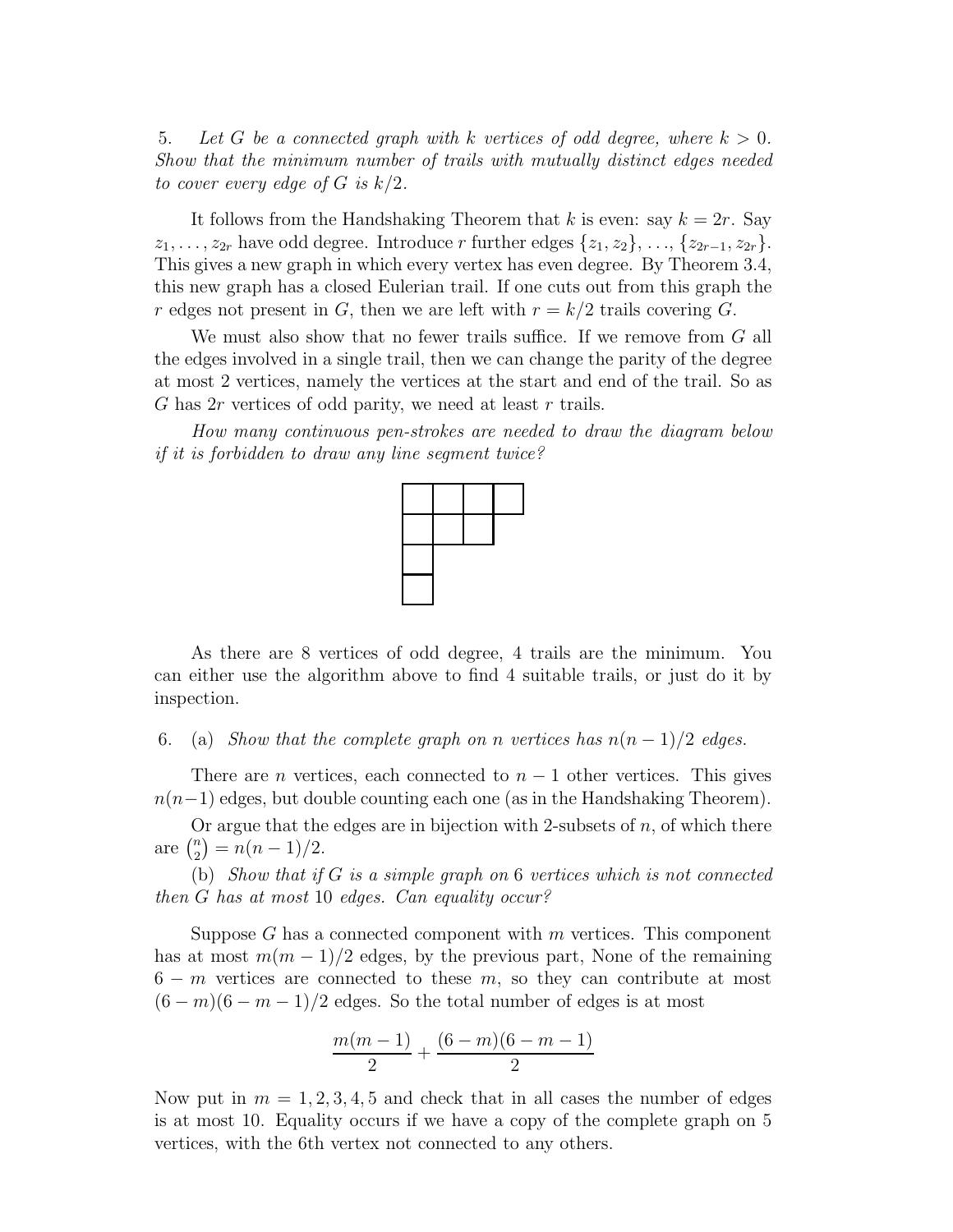Guidance on notation: graphs may have multiple edges, but may not have loops. A graph is simple if it has no multiple edges.

1. Which of the graphs shown below have  $(i)$  a closed Eulerian trail? (ii) a closed Hamiltonian path?



The first has  $(a, b, c, d, a)$  as a closed Hamiltonian path. It doesn't have a closed Eulerian trail as not all vertices have degree 2 (see Lemma 3.3 from lectures).

It's fairly obvious that any walk in the second graph visiting all the vertices must pass through vertex  $c$  twice. Hence it doesn't have a closed Hamiltonian path. It has the closed Eulerian trail  $(c, e, c, d, c, b, a, c)$ .

The third has a closed Hamiltonian path:  $(1, 2, 3, 4, 5, 1)$  and a closed Eulerian trail:  $(1, 2, 3, 4, 5, 1, 4, 2, 5, 3, 1)$ . Further exercise: count the number of such paths and trails.

2. Show that the graph below is isomorphic to the complete bipartite graph  $K_{4,3}$ .



For which  $n \in \mathbb{N}_0$  does  $K_{4,3}$  have (i) a closed path of length n; (ii) a closed trail of length n?

The isomorphism is indicated by the colouring: 4 white vertices are connected to each of the 3 black vertices.

We don't allow closed paths (or walks or trails) of length 0. As there are no multiple edges, there are no closed paths or closed trails of length 2. (Any such path looks like  $(x, y, x)$  for two vertices x and y.)

Clearly there are closed paths of lengths 4 and 6. There are only 7 vertices, so no path can have length  $> 7$ .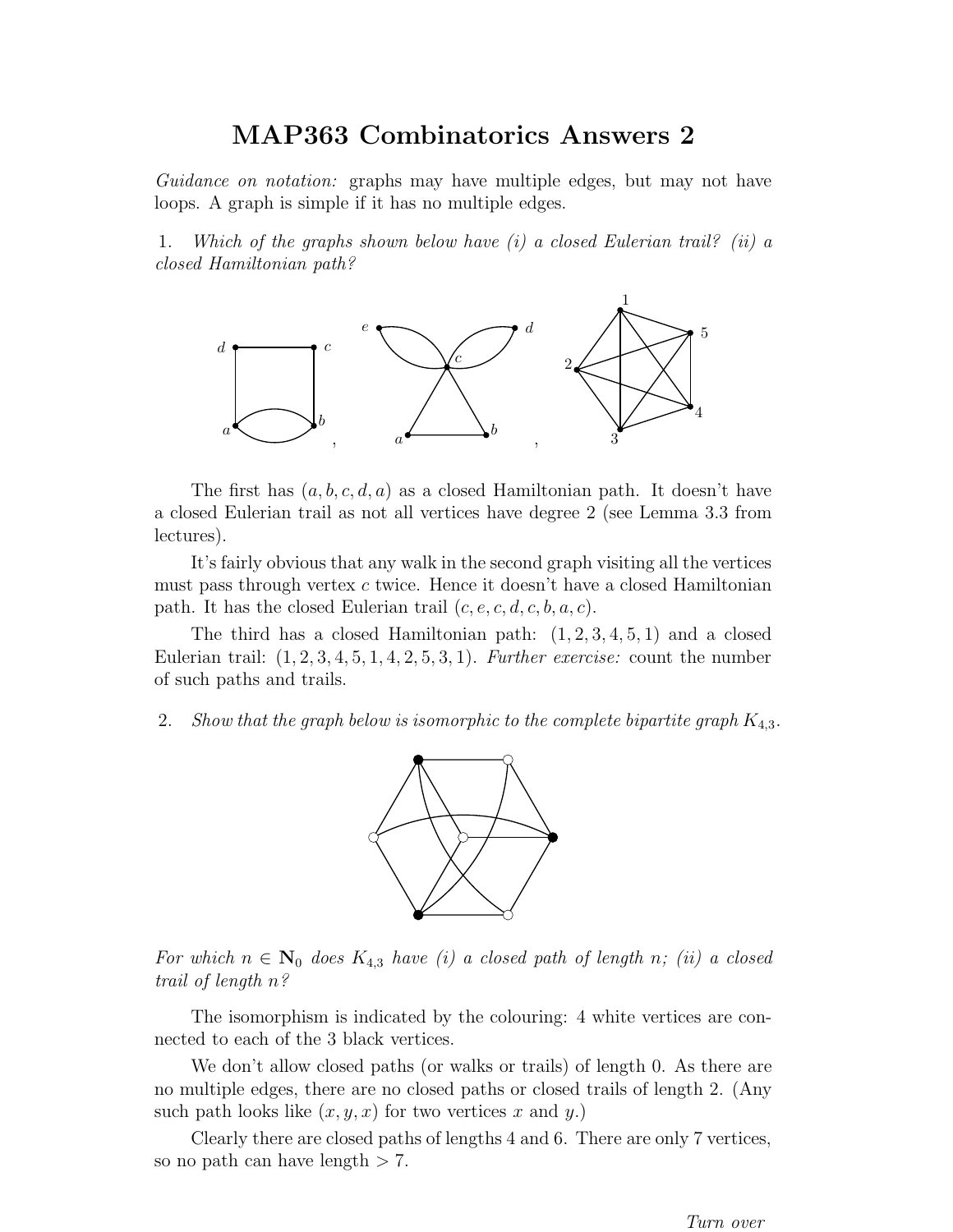For trails it it useful to use the alternative representation of  $K_{4,3}$  shown below.



The paths already found give closed trails of lengths 4 and 6. A closed trail of length 8 is  $(a, x, b, y, c, z, d, y, a)$ . A closed trail of length 12 would be an Eulerian trail (there are  $3 \times 4 = 12$  edges), but  $K_{4,3}$  has vertices of degree 3, so we know no such trail can exist.

It remains to show that there is no closed trail of length 10. Any such trail visits 9 vertices, alternately visiting vertices from the sets  $\{x, y, z\}$  and  $\{a, b, c, d\}$ . It must therefore visit vertices in the set  $\{x, y, z\}$  at least 4 times. Without loss of generality we may assume that  $x$  is visited twice. This requires 4 edges attached to x, but x only has degree 3 (contradiction).

3. Use Euler's formula to give an alternative proof that  $K_{3,3}$  is not planar. Hint: adapt the proof given in lectures for  $K_5$ , noting that each face in a planar drawing of  $K_{3,3}$  must be bounded by at least 4 edges.

Suppose for a contradiction that  $K_{3,3}$  may be drawn in the plane, with f faces. This graph has 6 vertices and  $3 \times 3 = 9$  edges, so by Euler's formula we have  $6 - 9 + f = 2$ . Hence  $f = 5$ . Suppose that the faces have  $e_1, e_2, \ldots, e_5$ edges respectively. Counting up edges by walking round each face in turn gives  $e_1 + \ldots + e_5$  edges; this counts every edge twice as each edge bounds exactly 2 faces. Thus

$$
e_1 + e_2 + e_3 + e_4 + e_5 = 2 \times 9 = 18.
$$

On the other hand, a bipartite graph can't have any triangles (see  $Q6(a)$  for a more general result), so each face is bounded by at least 4 edges. Hence

$$
e_1 + \ldots + e_5 \ge 5 \times 4 = 20
$$

which contradicts the previous equation.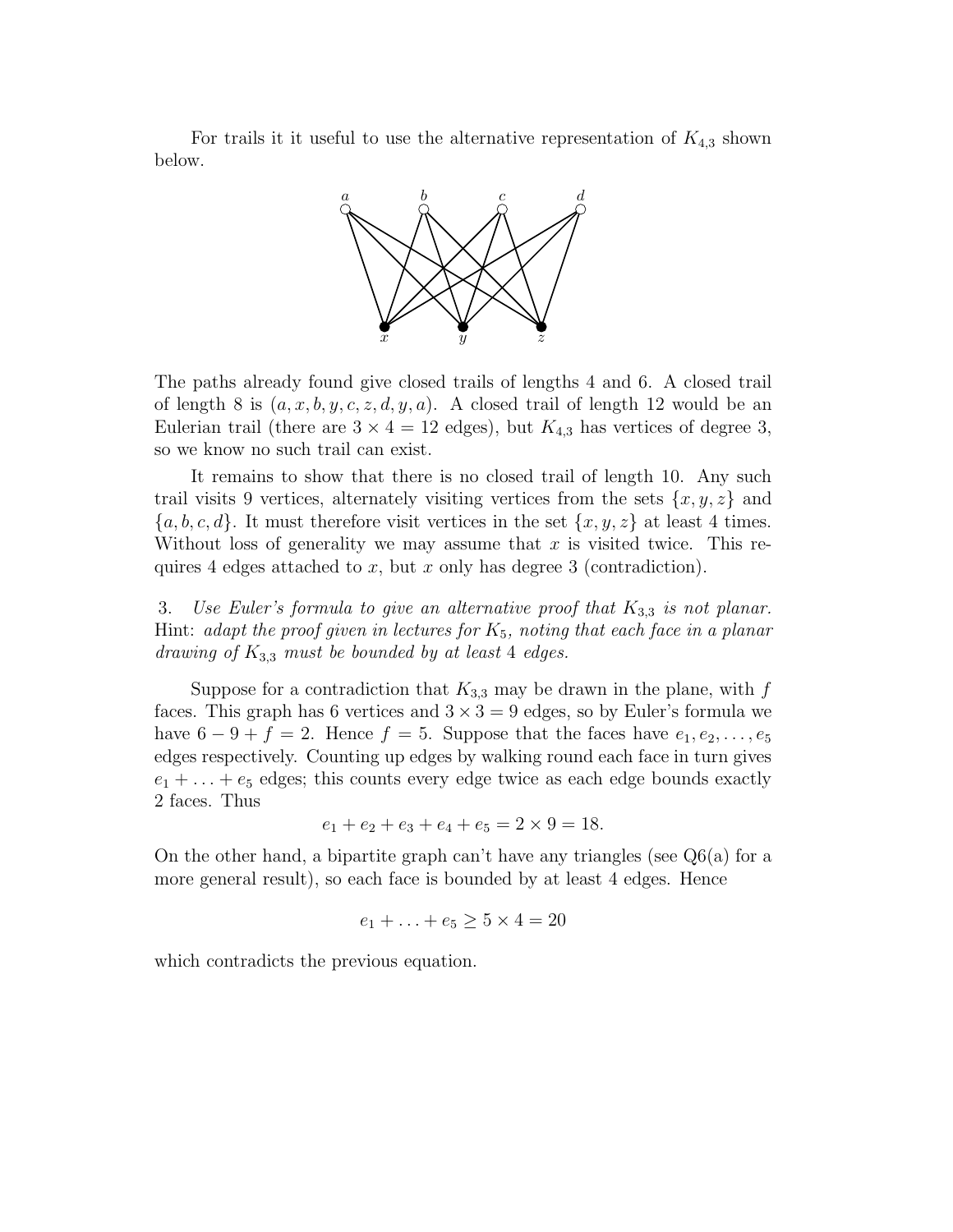4. Professors Beeblebrox, Catalan, Descartes, Euler, Frobenius, Gauss and Hamilton go punting. Gauss considers it beneath his dignity to be in the same punt as anyone except Euler or Frobenius. Euler will tolerate Gauss, but dislikes Descartes. No-one except Hamilton is willing to share a punt with Beeblebrox.

(a) Explain the relevance of the graph shown below.



With the given labelling, person  $X$  is connected to person  $Y$  if and only if they cannot be put in the same punt. Thus if the graph is coloured so that no two adjacent vertices have the same colour, then mathematicians with the same colour may safely be put in the same punt.

(You could perhaps make use of the graph in some other way, but I think this is the only way that makes a genuine connection with the theory of graph colourings.)

(b) By colouring this graph, or otherwise, determine the minimum number of punts required. How many possible seating plans are there using this number of punts?



It's quite easy to find the 3-colouring shown. Apart from permuting the colours, the only possible change which does not increase the number of colours is to make Frobenius white instead of grey. So there are just 2 different seating plans using 3 punts:

$$
\{ \{E, F, G\}, \{C, D\}, \{B, H\} \} \{ \{E, G\}, \{C, D, F\}, \{B, H\} \}.
$$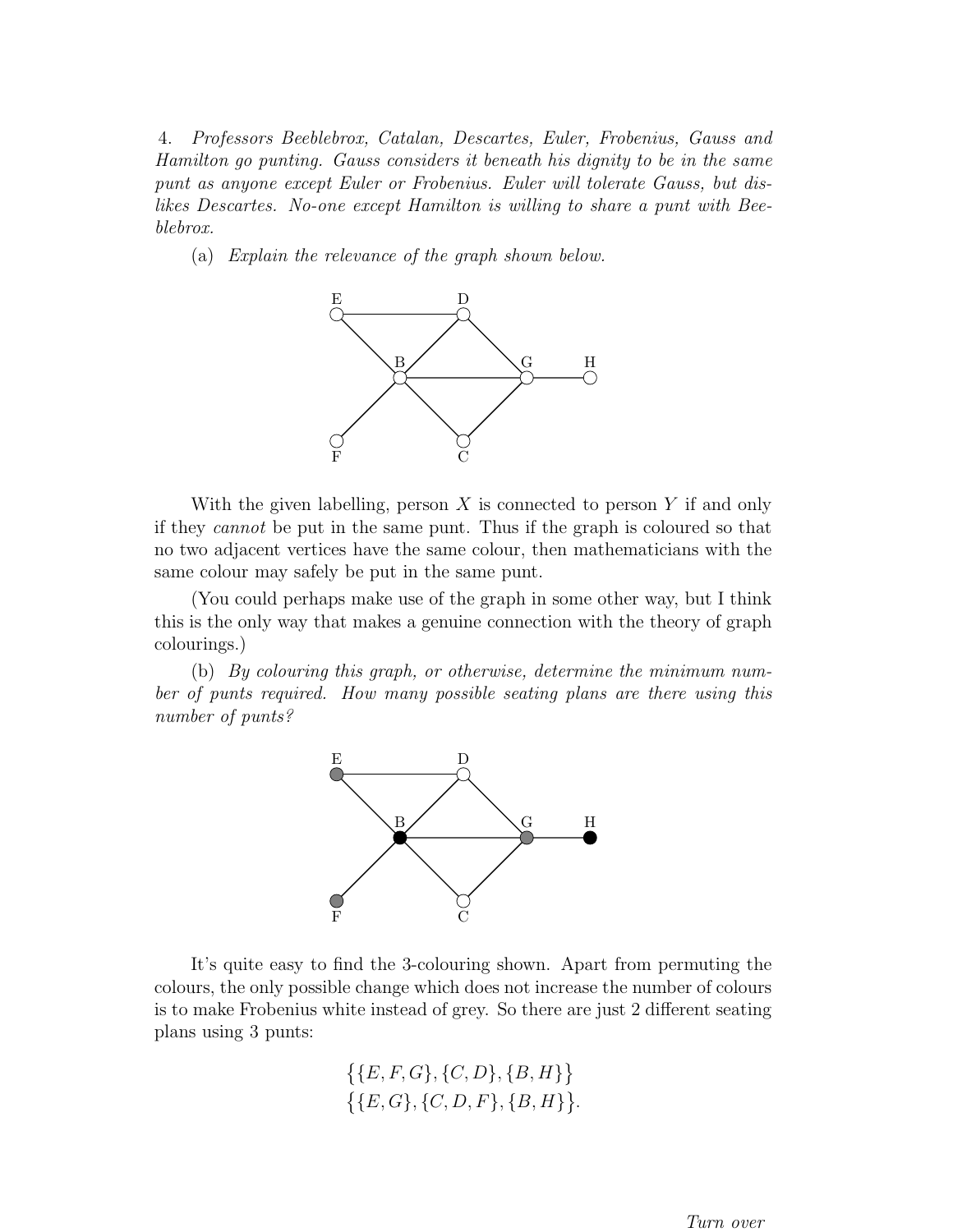5. Let G be a planar graph.

(a) Show that it follows from Euler's formula that G has a vertex of degree 5 or less. Hint: suppose G has n vertices, e edges, and f faces, and that all vertices of G have degree 6 or more. Show that  $e > 3n$  and  $f \leq 2e/3$ , and then use Euler's formula to get a contradiction.

Each face is bounded by at least 3 edges, so by the usual argument (counting up edges by going round faces),  $3f \leq 2e$ . On the other hand, the counting argument used in the Hand-shaking theorem shows that  $6n \leq 2e$ . (Each vertex has at least 6 edges coming out of it, so counting up edges by vertices gives at least 6n edges. This double-counts each edge, so we have  $6n \leq 2e$ .)

Substituting in  $n - e + f$  gives

$$
n - e + f \le e/3 - e + 2e/3 = 0
$$

which contradicts Euler's formula.

(b) Show by induction on the number of vertices of G that G may be coloured using 6 colours. Hint: in the inductive step delete from G the vertex given by  $(a)$ , along with all the edges to which it belongs.

Let x be a vertex of G of degree 5 or less. By induction we can colour the graph obtained from  $G$  by deleting  $x$  with 6-colours. As  $x$  has at most 5 neighbours in G, there is at least one colour which isn't used to colour any neighbour of x. If this colour is used to colour x then we get a 6-colouring of G.

Remark: the same ideas can be pushed a bit harder to show that any planar graph is 5-colourable: see Wilson, Theorem 17.4.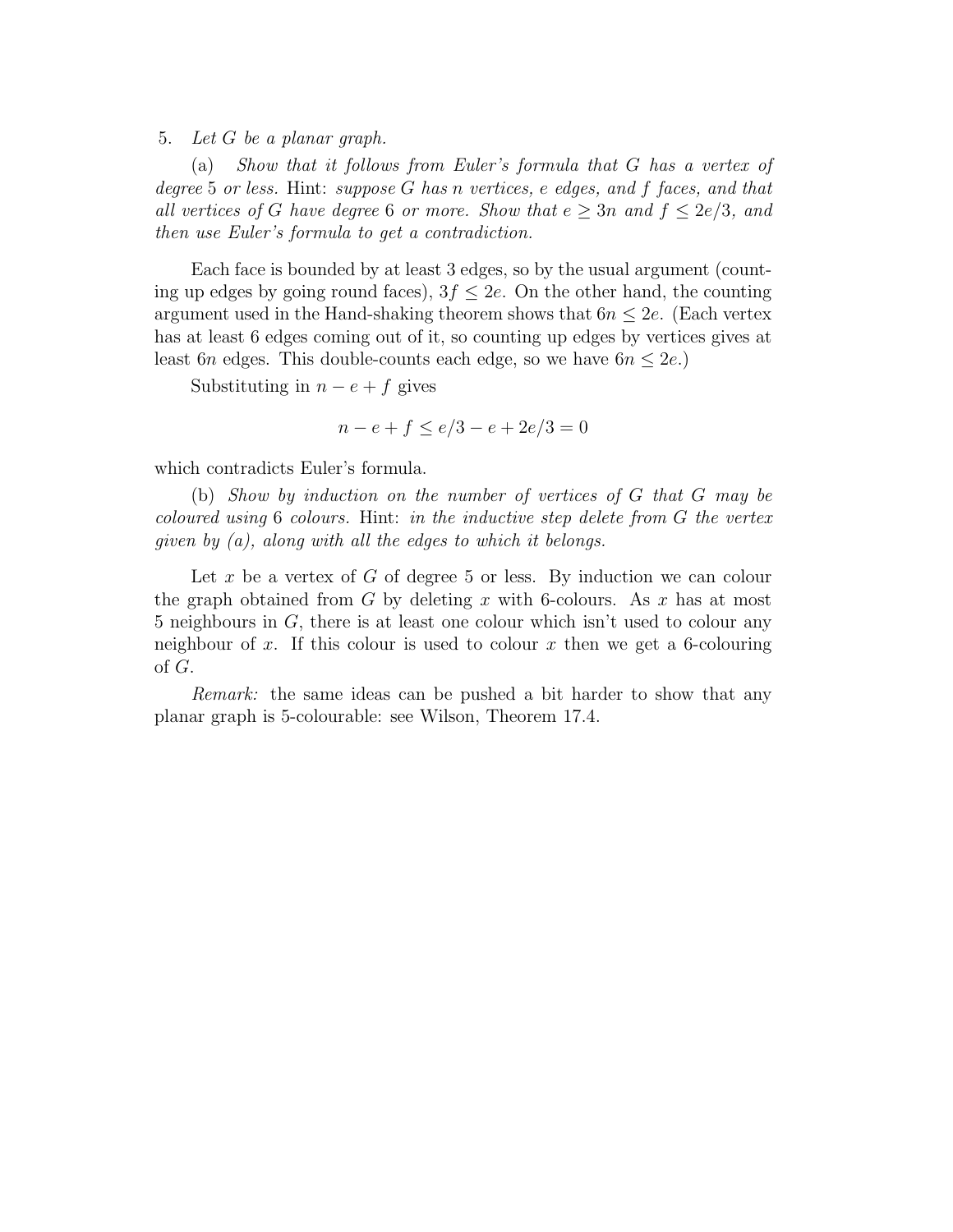6. (a) Show that if G is a bipartite graph then every closed walk in G has even length.

Let G have bipartition  $\{A, B\}$ . Suppose we have a closed walk in G starting in  $A$ . As there are no edges between vertices in  $A$ , the next vertex visited in the walk must lie in B. Similarly, the vertex after that must lie in A. So the walk has the form

 $(a_1, b_1, a_2, b_2, \ldots, a_m, b_m, a_1)$ 

for some  $a_i \in A, b_i \in B$ . In particular, it has even length 2m. The argument is similar if the walk starts in B.

(b) Now suppose that G is a connected graph and that every closed walk in G has even length. Fix  $x \in G$ . Set

$$
A = \{ y \in V(G) : there is a walk from x to y of even length \},
$$
  

$$
B = \{ y \in V(G) : there is a walk from x to y of odd length \}.
$$

Show that  $A \cup B = V(G)$ ,  $A \cap B = \emptyset$  and that if  $\{u, v\}$  is an edge of G then either  $u \in A$  and  $v \in B$  or  $u \in B$  and  $v \in A$ . Deduce that G is bipartite.

Let  $y \in V(G)$ . Since G is connected, there is a walk from x to y. Either this walk has even length, so  $y \in A$ , or it has odd length, so  $y \in B$ . Hence  $A \cup B = V(G).$ 

Suppose  $y \in A \cap B$ . Then there is a walk from x to y of even length, say  $(z_0, z_1, \ldots, z_{2r})$  where  $z_0 = x, z_{2r} = y$ , and another, inevitably different, walk from x to y of odd length, say  $(w_0, w_1, \ldots, w_{2s-1})$  where  $w_0 = x, w_{2s-1} = y$ . Now

$$
(z_0,\ldots,z_{2r}=w_{2s-1},w_{2s-2},\ldots,w_0)
$$

is a closed walk starting and ending at x of odd length. This contradicts our assumption that all closed walks in G have even length. Hence  $A \cap B = \emptyset$ .

Now suppose that  $(a, a')$  is an edge between two vertices in A. We can walk from  $x$  to  $a$  in an even number of steps. By taking this walk, and then taking one final step to  $a'$ , we can walk from x to  $a'$  in an odd number of steps. Therefore  $a' \in A \cap B = \emptyset$ , another contradiction. Similarly there are no edges between any two vertices in B.

Hence G is bipartite with bipartition  $\{A, B\}$ .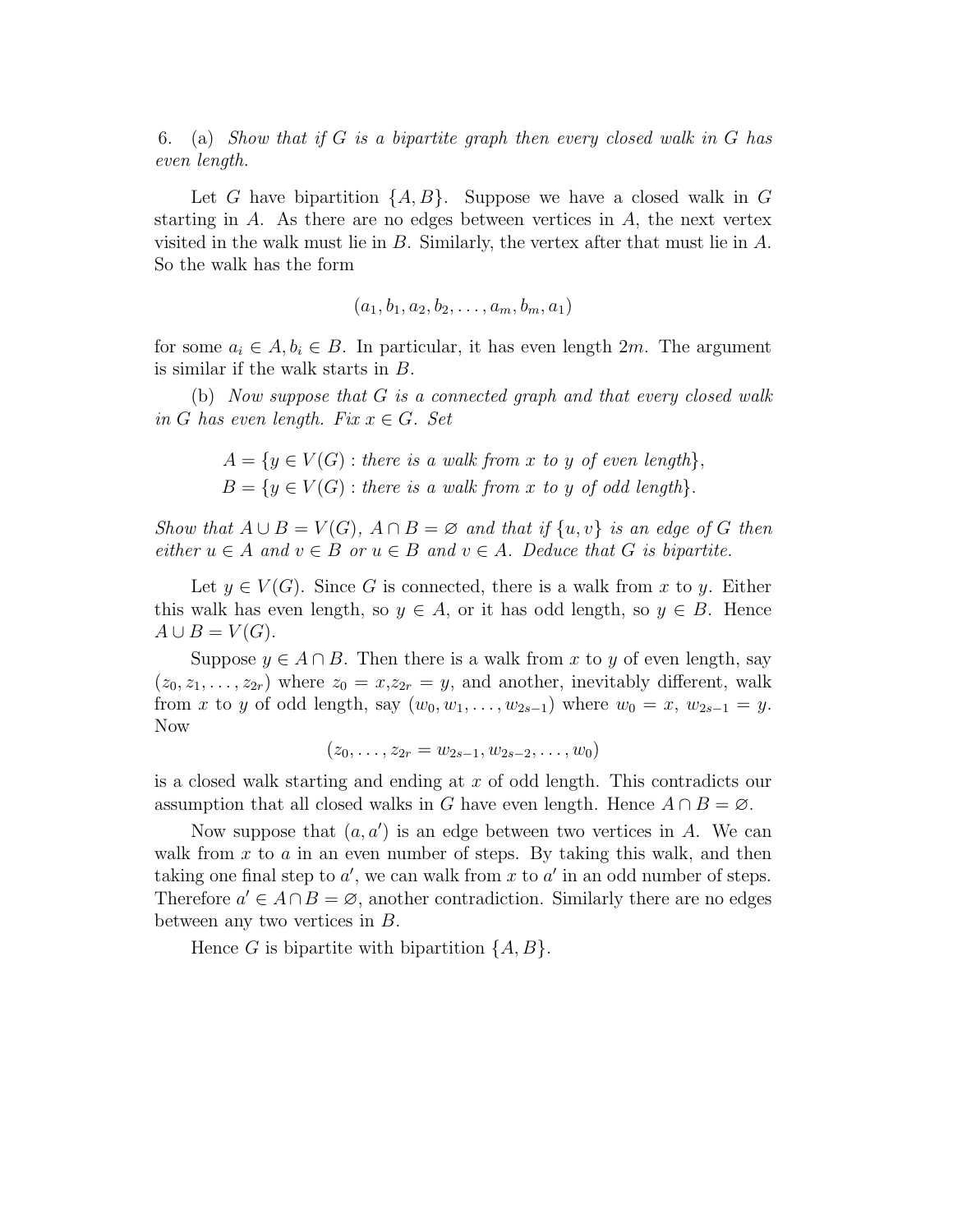Guidance on notation: graphs may have multiple edges, but may not have loops. A graph is simple if it has no multiple edges. A *tree* is a connected simple graph with no closed paths.  $(\star)$  indicates an optional question, included for interest only.

1. Find all spanning trees in the following graph:



You should find that there are 8 different spanning trees.

Clearly any spanning tree will have the edges  $\{1,2\}$ ,  $\{2,3\}$ ,  $\{3,4\}$  and  $\{4, 5\}$ . A tree on 8 vertices has 7 edges, so we must take 3 edges from  $\{3, 6\}$ ,  $\{3, 7\}, \{3, 8\}, \{6, 7\}, \{6, 8\}.$  As  $\binom{5}{3} = 10$ , this gives 10 candidates: two of them have a closed path of length 3 so aren't trees. One of the rejected subgraphs is shown below. The other is its mirror image.



2. Find the Prüfer codes of the spanning trees in  $K_7$  shown below.



Which spanning trees in  $K_7$  have Prüfer codes  $(1, 1, 1, 1, 1)$  and  $(3, 3, 4, 4, 6)$ ? Which spanning trees in  $K_7$  have Prüfer codes of the form  $(i, j, k, l, m)$  where  $i, j, k, l, m$  are mutually distinct?

The first has Prüfer code  $(1, 7, 4, 5, 6)$ . The second has Prüfer code  $(1, 1, 4, 5, 5)$ .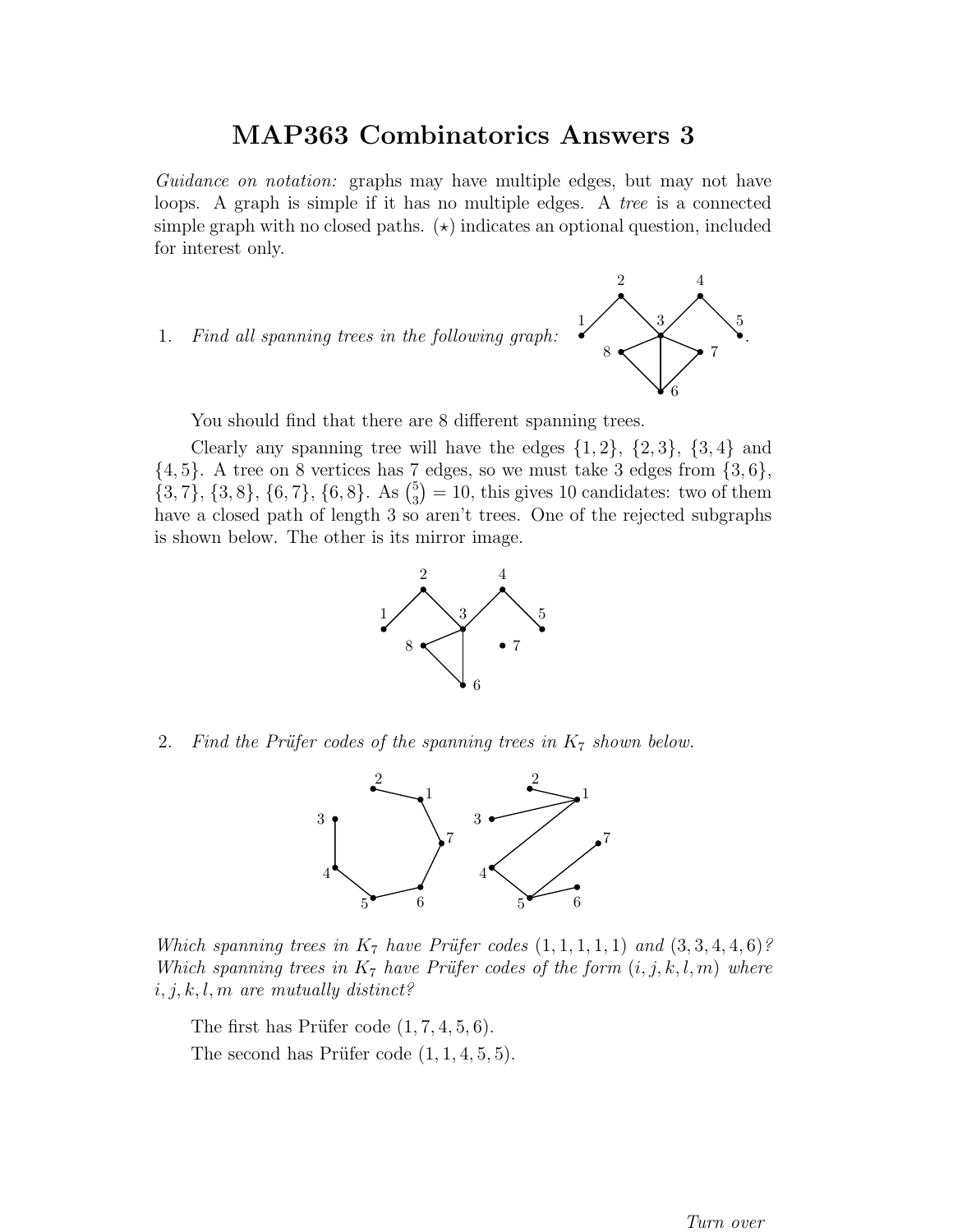The 'star' with edges  $\{1, 2\}, \{1, 3\}, \ldots, \{1, 7\}$  has Prüfer code  $(1, 1, 1, 1, 1)$ . To find a tree with Prüfer code  $(3,3,4,4,6)$  we use the algorithm given in lectures. The initial set of candidate leaves is  $\{1, 2, 3, 4, 5, 6, 7\}$ . The smallest number not appearing in the code is 1, so the first edge is  $\{1,3\}$ . This uses up the leaf 1, so we remove 1 from the set of candidate leaves, leaving  $\{2, 3, 4, 5, 6, 7\}$ , and then carry on with the remaining part of the code,  $(3, 4, 4, 6)$ . The table below shows all the steps.

edge added candidate leaves for next step

| $\{1,3\}$ | $\{2,3,4,5,6,7\}$            |
|-----------|------------------------------|
| $\{2,3\}$ | $\{3, 4, 5, 6, 7\}$          |
| $\{3,4\}$ | $\left[ \{4,5,6,7\} \right]$ |
| $\{5,4\}$ | $\{4,6,7\}$                  |
| $\{4,6\}$ | $\vert \{6,7\} \vert$        |

The last edge  $\{6, 7\}$ . It is now probably wise to draw the tree and check directly that it has the Prüfer code we want.



3. The purpose of this question is to give an alternative proof of Theorem 4.2, that the number of edges in a tree on n vertices is  $n - 1$ .

(a) Let T be a tree. Show that if  $(x_0, x_1, \ldots, x_{m-1}, x_m)$  is a path in T of greatest possible length then  $x_0$  and  $x_m$  are leaves.

Suppose, for a contradiction, that  $x_0$  is not a leaf. Then there must be some vertex y, other than  $x_1$ , which is joined to  $x_0$ .

We can't have  $y \in \{x_2, \ldots, x_m\}$  as if  $\{x_k, y\}$  is an edge then  $(x_0, x_1, \ldots, x_k, y, x_0)$ is a closed path in T. Hence  $y \notin \{x_1, \ldots, x_m\}$ , and so  $(y, x_0, x_1, \ldots, x_m)$  is a path of length  $m + 1$ . We had assumed that  $(x_0, x_1, \ldots, x_m)$  had the greatest possible length of any path in  $T$ , so this is a contradiction.

(b) Deduce that every non-empty tree has a leaf.

Take a path of greatest possible length in the tree. By (a) either of its end vertices is a leaf.

(c) Use the previous part and induction to prove that a tree on n vertices has exactly  $n-1$  edges.

If our tree has just 1 vertex then it has no edges, so the results holds in this case.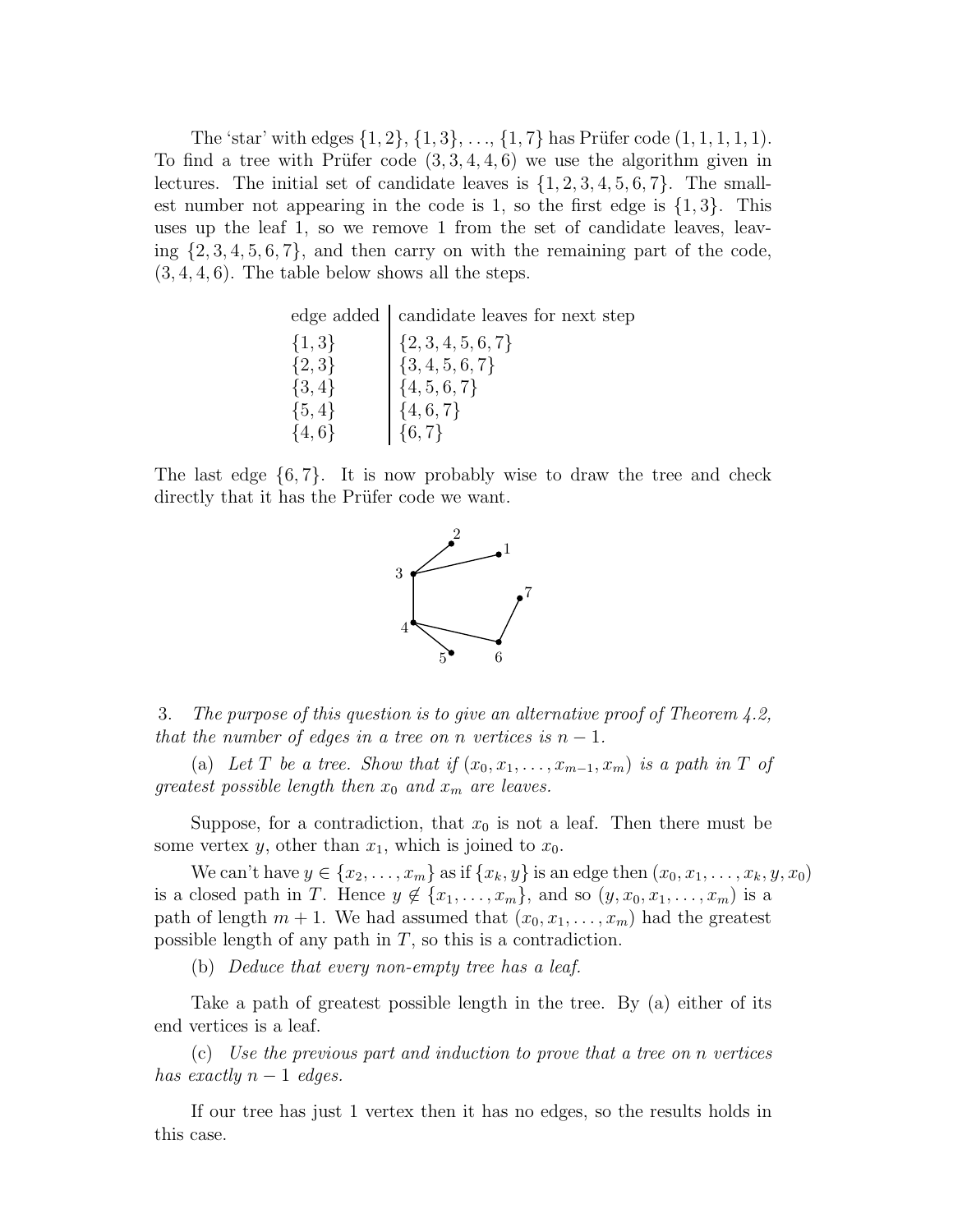Now suppose our tree has  $n + 1$  vertices. Choose any leaf and remove it and its associated edge. The remaining graph is still a tree (clearly it still has no closed paths, and removing a leaf can't disconnect a graph). By induction it has  $n-1$  edges. We removed one edge to get it, so the original tree has n edges, as required.

4. Show that a connected simple graph is a tree if and only if there is a unique path between any two of its vertices.

'if': Let  $G$  be a connected graph satisfying the hypothesis that there is a unique path between any two of its vertices. If there is a closed path starting and finishing at the vertex  $x_0$ , say  $(x_0, x_1, \ldots, x_m, x_0)$  then  $(x_0, x_1)$ and  $(x_0, x_m, \ldots, x_1)$  are two different paths from  $x_0$  to  $x_1$ . So G has no closed paths. By assumption  $G$  is connected. Hence  $G$  is a tree.

'only if': Left to you.

5. Let  $(s_1, \ldots, s_{n-2})$  be the Prüfer code of a tree on  $\{1, 2, \ldots, n\}$ . Show that if vertex j has degree d then j appears exactly  $d-1$  times in the sequence  $(s_1, \ldots, s_{n-2})$ . Deduce that the tree has leaves  $\{1, 2, \ldots, n\} \setminus \{s_1, \ldots, s_{n-2}\}.$ 

We shall prove the following claim by induction on  $n$ . (As in lectures, it is necessary to prove something very slightly more general, in order for the induction to go through.)

*Claim:* Let T be a tree on a set  $X \subset \mathbb{N}_0$  of size n with Prüfer code  $(s_1, \ldots, s_{n-2})$ . If vertex  $j \in X$  has degree d then j appears exactly  $d-1$  times in the sequence  $(s_1, \ldots, s_{n-2})$ .

*Proof:* If  $n = 2$  then both vertices of T are leaves and the Prüfer code is (). Hence the claim holds in this case.

Suppose we know the claim holds for all trees with  $n-1$  vertices. Let the smallest numbered leaf of T be  $b_1$ . By definition of the Prüfer code,  $\{s_1, b_1\}$ is an edge of T. Let  $T^-$  be the tree obtained from T by removing  $b_1$  and the edge  $\{s_1, b_1\}.$ 

Now T<sup>-</sup> is a tree on  $X\backslash \{b_1\}$  with Prüfer code  $(s_2, \ldots, s_{n-2})$ . Let  $j \in X$ and suppose that j has degree d as a vertex of T. If  $j \neq s_1, b_1$  then j also has degree d as a vertex of  $T^-$ . By induction we know that j appears exactly  $d-1$ times in  $(s_2, \ldots, s_n)$ . Hence j appears exactly  $d-1$  times in  $(s_1, \ldots, s_n)$ , as required.

If  $j = s_1$  then j has degree  $d - 1$  as a vertex of T. By induction, j appears exactly  $d-2$  times in  $(s_2, \ldots, s_n)$ , so j appears exactly  $d-1$  times in  $(s_1,\ldots,s_n).$ 

Finally, if  $j = b_1$  then j doesn't appear at all in  $(s_1, \ldots, s_n)$ , and correspondingly  $d = 1$ , as j is a leaf.

The claim therefore holds for the tree  $T$ . This completes the inductive step.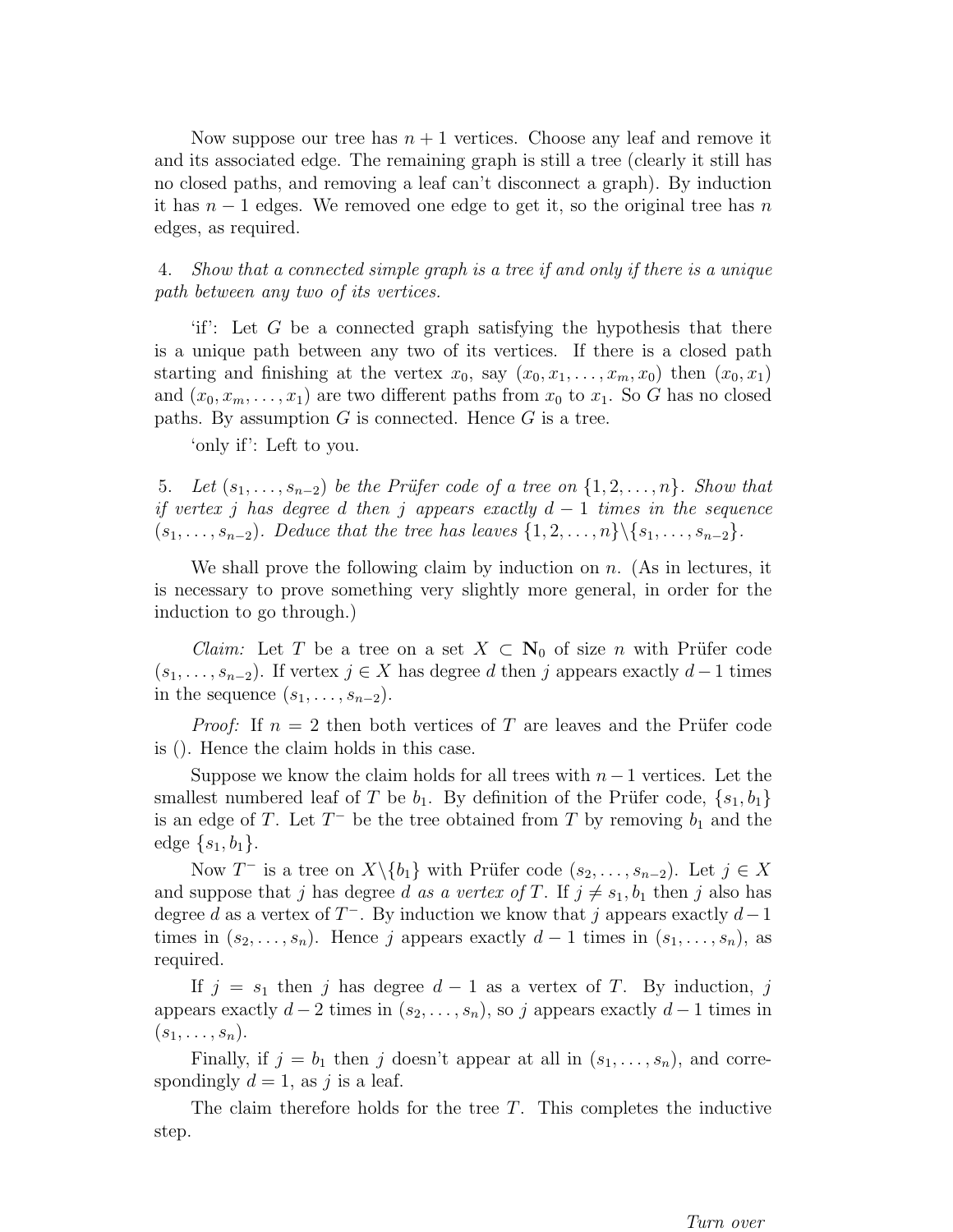6. The diagram below shows a network with source s and sink t. Plain numbers give the capacities, bold numbers one possible flow.



(a) Check that the bold numbers give a valid flow from  $s$  to  $t$ .

Check that in each edge the flow is at most the capacity, and that flow is conserved at all vertices (except the source and the target).

(b) Apply one iteration of the Ford–Fulkerson algorithm to this flow. We start by setting  $S = \{s\}.$ 

- (1) Add u as  $f(s, u) < c(s, u)$ ; now  $S = \{s, u\}.$
- (2) Add w as  $f(u, w) < c(u, w)$ ; now  $S = \{s, u, w\}.$
- (3) Add v as  $f(v, w) > 0$ ; now  $S = \{s, u, v, w\}$
- (4) Add y as  $f(v, y) < c(v, y)$ ; now  $S = \{s, u, v, w, y\}$
- (5) Add x as  $f(x, y) > 0$ ; now  $S = \{s, u, v, w, y, x\}$
- (6) Add t as  $f(x,t) < c(x,t)$ ; now  $S = \{s, u, v, w, y, x, t\}$

We can now stop, as we've reached t. The route to t is  $(s, u, w, v, y, x, t)$ . We increase the flow in edges  $(s, u)$ ,  $(u, w)$ ,  $(v, y)$  amd  $(x, t)$ , and decrease the flow in edges  $(v, w)$ ,  $(x, y)$  to get the new flow below.

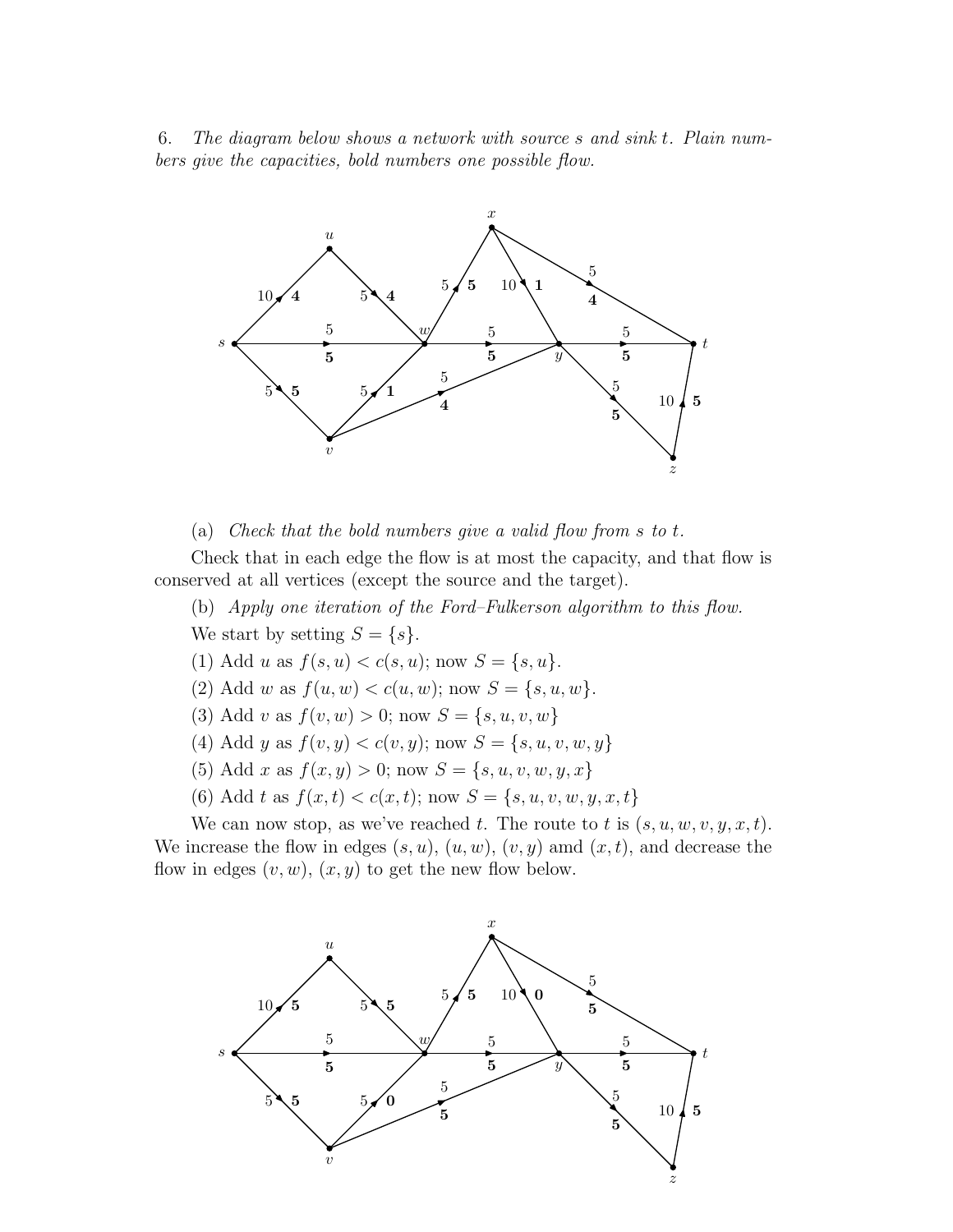(c) Find, with proof, a maximal flow in this network.

In fact the new flow is maximal. Applying one more iteration of the Ford– Fulkerson algorithm gives the cut  $(S,T) = (\{s,u\}, \{v,w,x,y,z,t\})$  which has capacity 15. No flow can have value greater than the capacity of this cut, and the new flow has value 15, so it must be maximal.

7. Let f be a flow in a network with source s, target t and edge list E. By summing  $f(x, y)$  over all edges  $(x, y) \in E$  and using conservation of flow show that

$$
\sum_{y:(s,y)\in E} f(s,y) = \sum_{z:(z,t)\in E} f(z,t).
$$

The conservation of flow equation is

$$
\sum_{y:(x,y)\in E} f(x,y) = \sum_{z:(z,x)\in E} f(z,x)
$$

for all vertices  $x \neq s, t$ . Sum this over all allowed vertices to get

$$
\sum_{x \neq s,t} \sum_{y:(x,y) \in E} f(x,y) = \sum_{x \neq s,t} \sum_{z:(z,x) \in E} f(z,x).
$$

Now notice that if  $(u, v)$  is an edge with  $u \neq s$  and  $v \neq t$  then  $f(u, v)$  appears on the left-hand-side (when  $x = u, y = v$ ) and on the right-hand-side (when  $x = v, z = u$ ). After cancelling all these terms, we are left with

$$
\sum_{x:(x,t)\in E} f(x,t) = \sum_{x:(s,x)\in E} f(s,x)
$$

which is the required result (up to labelling of the dummy variables).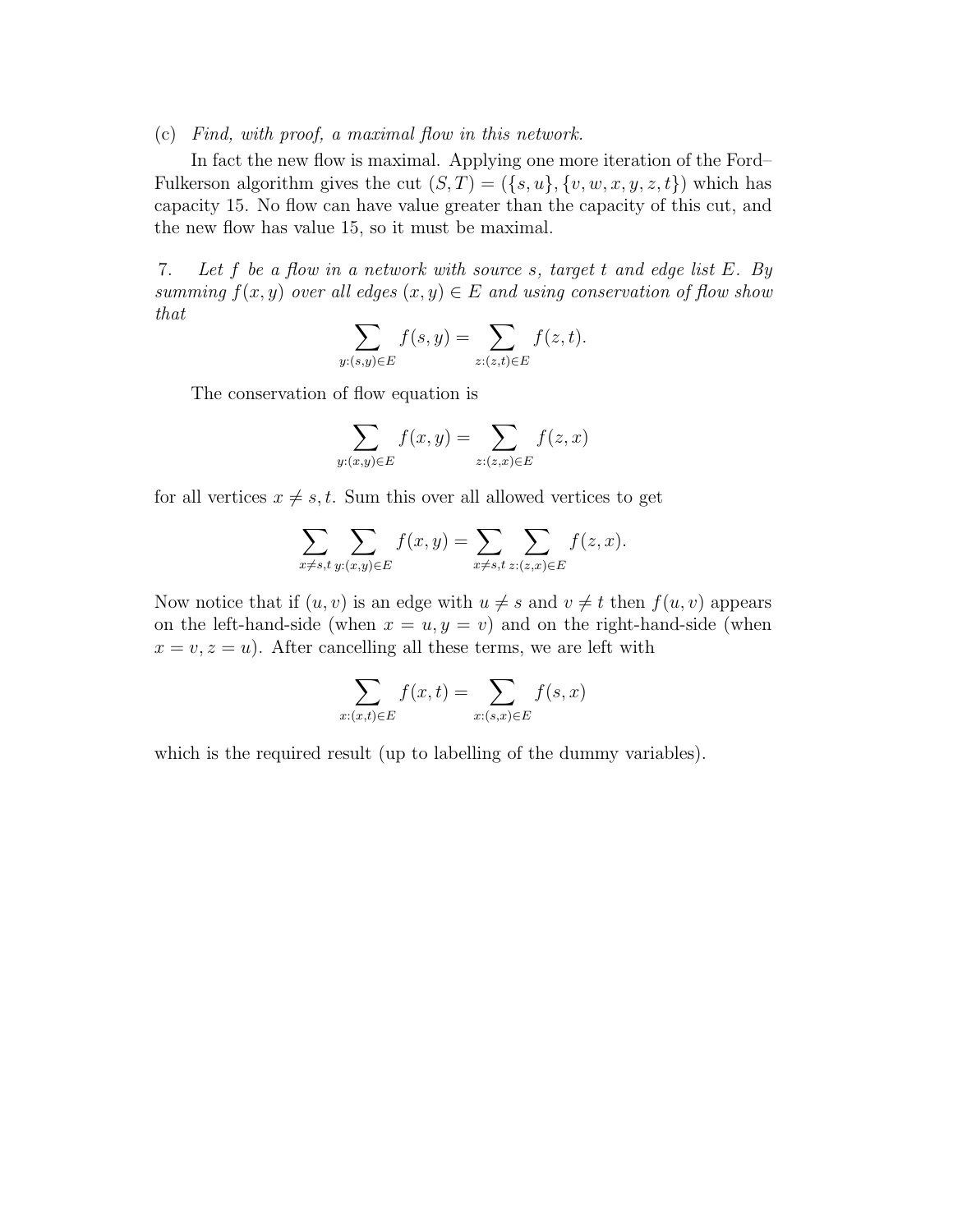Guidance on notation: A partition of a natural number  $n$  is a sequence of natural numbers  $(\lambda_1, \ldots, \lambda_k)$  such that  $\lambda_1 \geq \lambda_2 \geq \ldots \geq \lambda_k$  and  $\lambda_1 + \ldots + \lambda_k = n$ .  $(\star)$  indicates an optional question, included for interest only.

1. Let G be the Petersen graph (shown below).



Let H be the subgroup of  $Sym{1, 2, ..., 10}$  consisting of the permutations h such that

 ${i, j}$  is an edge of  $G \iff \{h(i), h(j)\}$  is an edge of  $G$ .

(a) Find an element of H of order 5.

The rotational symmetry of the graph gives one such element:

 $h = (1 2 3 4 7)(5 10 6 9 8).$ 

(b) Find an element of H of order 6. ( Hint: The labelling above is consistent with Example 6.3 from lectures.)

Another way to draw  $G$  (used in Example 6.3) is



From this drawing it is easy to see that

$$
k = (1\,2\,3\,4\,5\,6)(7\,9\,8) \in H.
$$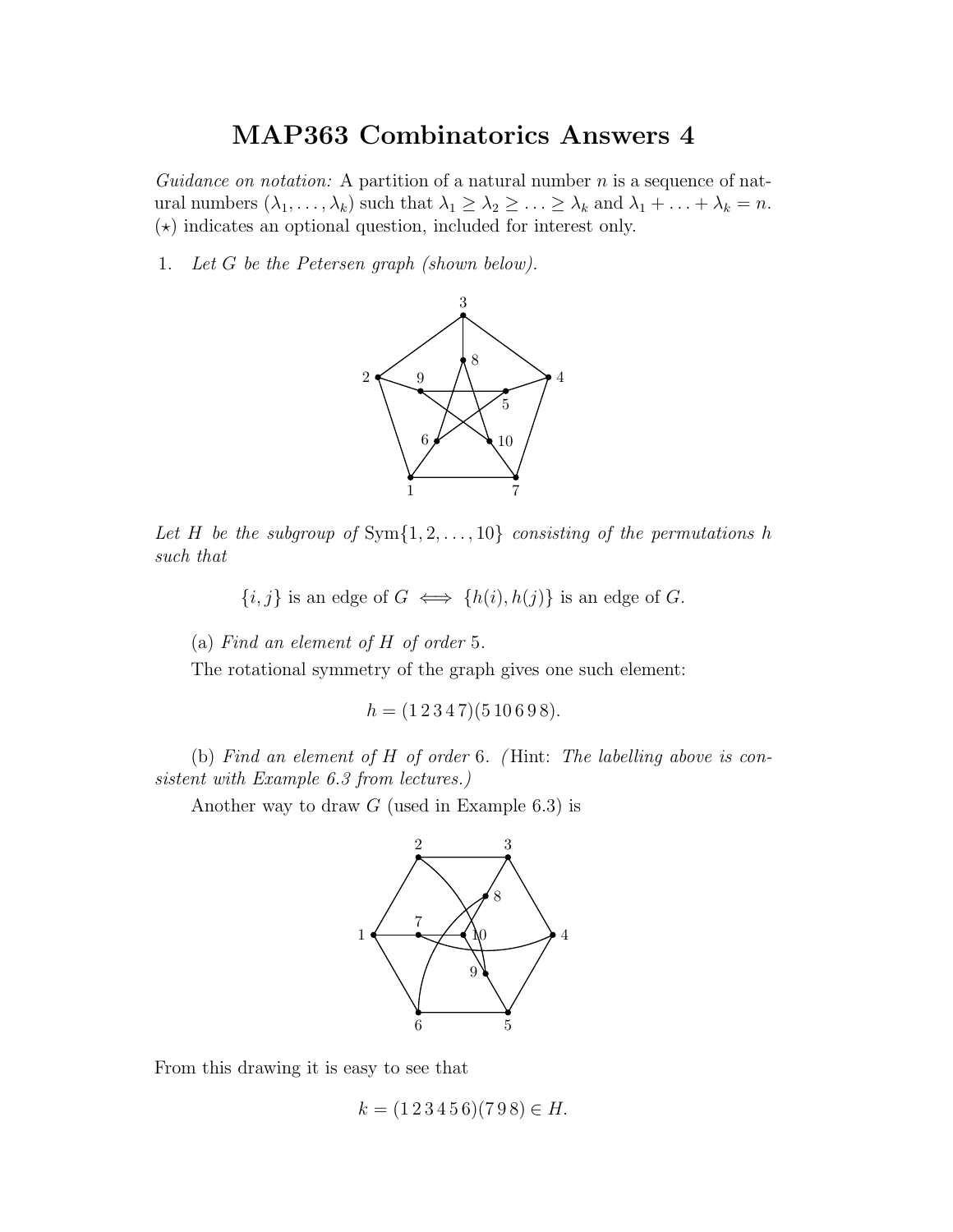(c)  $(\star)$  Find an element of H of order 4. Hence, or otherwise, draw the Petersen graph in a way that exhibits 4-fold symmetry.

The product hk has order 4:

$$
hk = (1378)(24106)(59).
$$

(And since H is a group,  $hk \in H$ .) This suggests that we might try putting vertices 1, 3, 7, 9 and 2, 4, 10, 6 at the corners of two squares.



Putting in the edges of G which meet these vertices gives a drawing of a subgraph of G with rotation symmetry of order 4.



We now add vertices 5 and 9 (and their incident edges) above and below the plane of the octagon. This is rather fiddly to draw, but looks something like:



The resulting 3-dimensional figure has a symmetry of order 4, given by rotating by 90◦ and then reflecting in the plane of the octagon.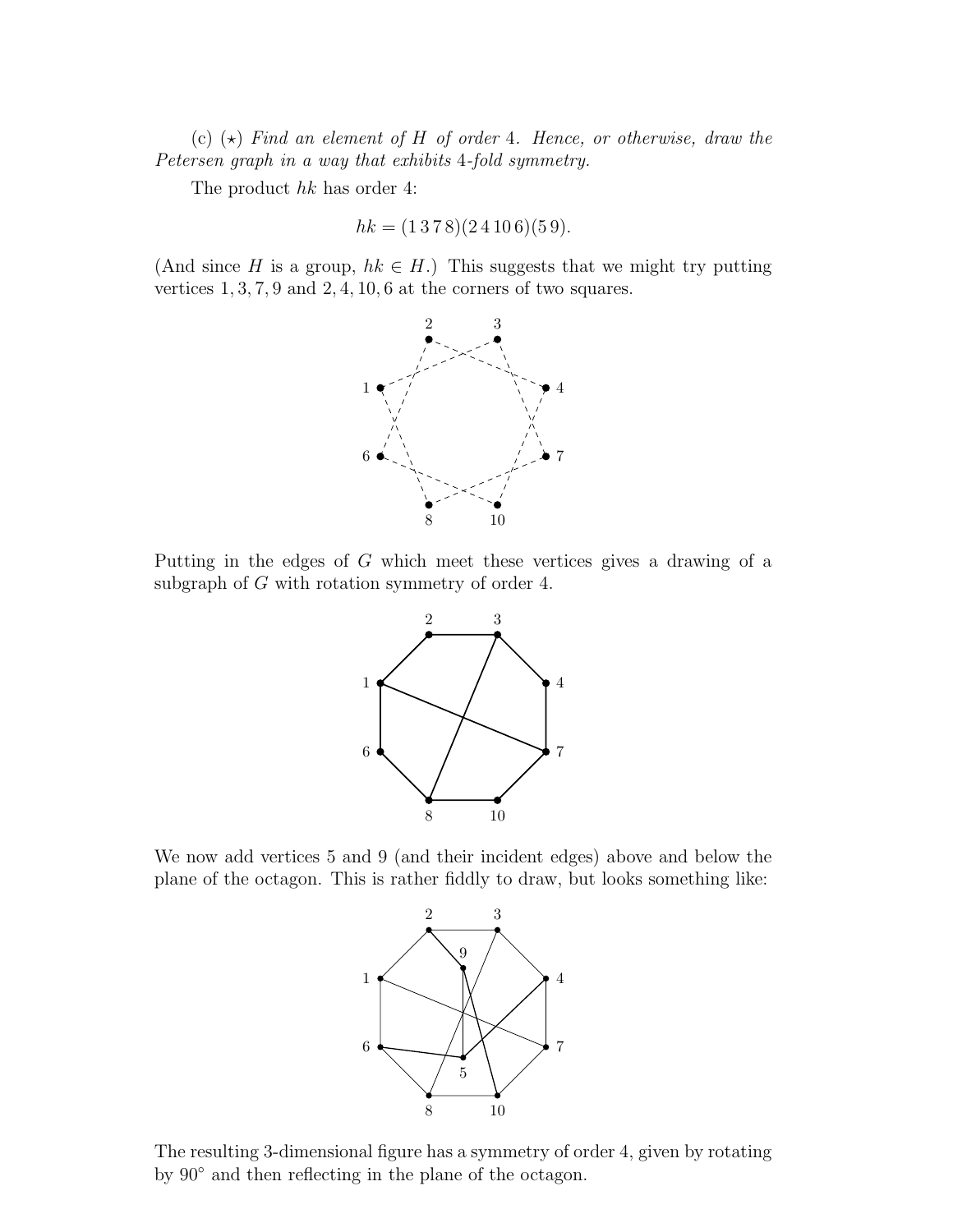Remark: The 3 graphs shown below are isomorphic, being 3 different ways to draw the Petersen graph.



(Definition 2.5 defines graph isomorphisms. For other examples of isomorphic graphs see Example 2.6(a) from lectures and Question  $4(b)$  on Sheet 1.)

2. A 5-bead necklace is made using red and blue beads. Two necklaces should be regarded as the same if one is a rotation of the other. Show that 8 different necklaces can be made. How does this answer change if reflections are also considered?

This is a simpler version of the next question. You should find that in this case it doesn't make any difference to allow reflections, i.e. there are 8 necklaces in both cases.

3. An 8-bead necklace is made using c different colours of beads. Two necklaces should be regarded as the same if one is a rotation of the other. (Do not consider reflections.)

(a) Find the number of different necklaces as a polynomial in c.

Let X be the set of all  $c^8$  ways to colour the vertices of an octagon with c different colours. Let h be the permutation of X given by rotating the octagon by  $45^\circ$ . Thus h sends



and so on. Let H be the subgroup of  $Sym(X)$  generated by h. The number of different necklaces is equal to the number of orbits of  $H$  on  $X$ . By the Orbit-Counting Theorem, the number of orbits is given by

$$
\frac{1}{8} \sum_{k \in H} | \text{Fix } k | = \frac{1}{8} (| \text{Fix } k | + | \text{Fix } h | + | \text{Fix } h^2 | + \ldots + | \text{Fix } h^7 |).
$$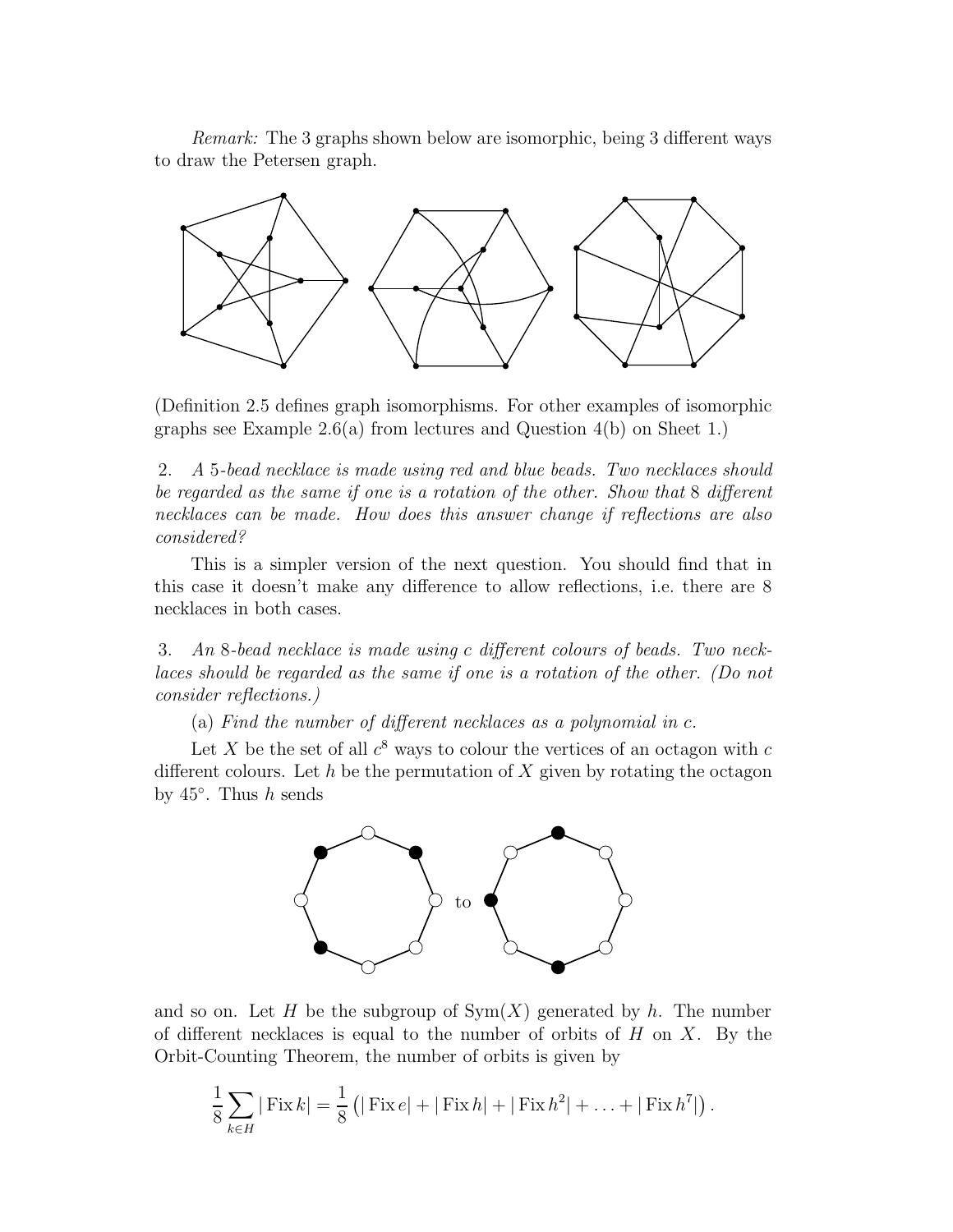The table below shows the number of fixed points of each element of  $H$ . We use the relation Fix  $k = Fix k^{-1}$  to reduce the number of cases.

| element    | $#$ fixed points |
|------------|------------------|
| $\epsilon$ | $c^8$            |
| $h, h^7$   | Ċ                |
| $h^2, h^6$ | $c^2$            |
| $h^3,h^5$  | Ċ                |
|            |                  |

For example,  $h^2$  has two orbits on the vertices of the octagon:  $\{1, 3, 5, 7\}$ and  $\{2, 4, 6, 8\}$  in the diagram below.



If a colouring is fixed by  $h^2$ , vertices 1, 3, 5, 7 must all be the same colour, and so must vertices 2, 4, 6, 8. This gives 2 independent choices, hence there are  $c^2$ colourings fixed by  $h^2$ .

The number of different necklaces is therefore

$$
\frac{1}{8} (c^8 + c^4 + 2c^2 + 4c).
$$

(b) When  $c = 2$ , how many necklaces have exactly 4 beads of each colour?

Let  $Y$  be the set of vertex colourings of the octagon in which 4 vertices are coloured white and 4 vertices are black. As  $\binom{8}{4} = 70$  there are 70 colourings in Y. The orbits of  $H$  on  $Y$  correspond to necklaces with exactly 4 beads of each colour.

element  $#$  fixed points in Y

| ---------                                                      | $\frac{1}{2}$  |
|----------------------------------------------------------------|----------------|
| $\epsilon$                                                     | 80             |
|                                                                |                |
|                                                                | $\overline{2}$ |
| $\begin{array}{l} h,h^7\\ h^2,h^6\\ h^3,h^5\\ h^4 \end{array}$ |                |
|                                                                | 6              |

The hardest case is  $h^4$ . If a vertex colouring in Y is fixed by  $h^4$  then opposite vertices must have the same colour. There are  $\binom{4}{2} = 6$  ways to choose 2 pairs of opposite vertices to be coloured white. The remaining vertices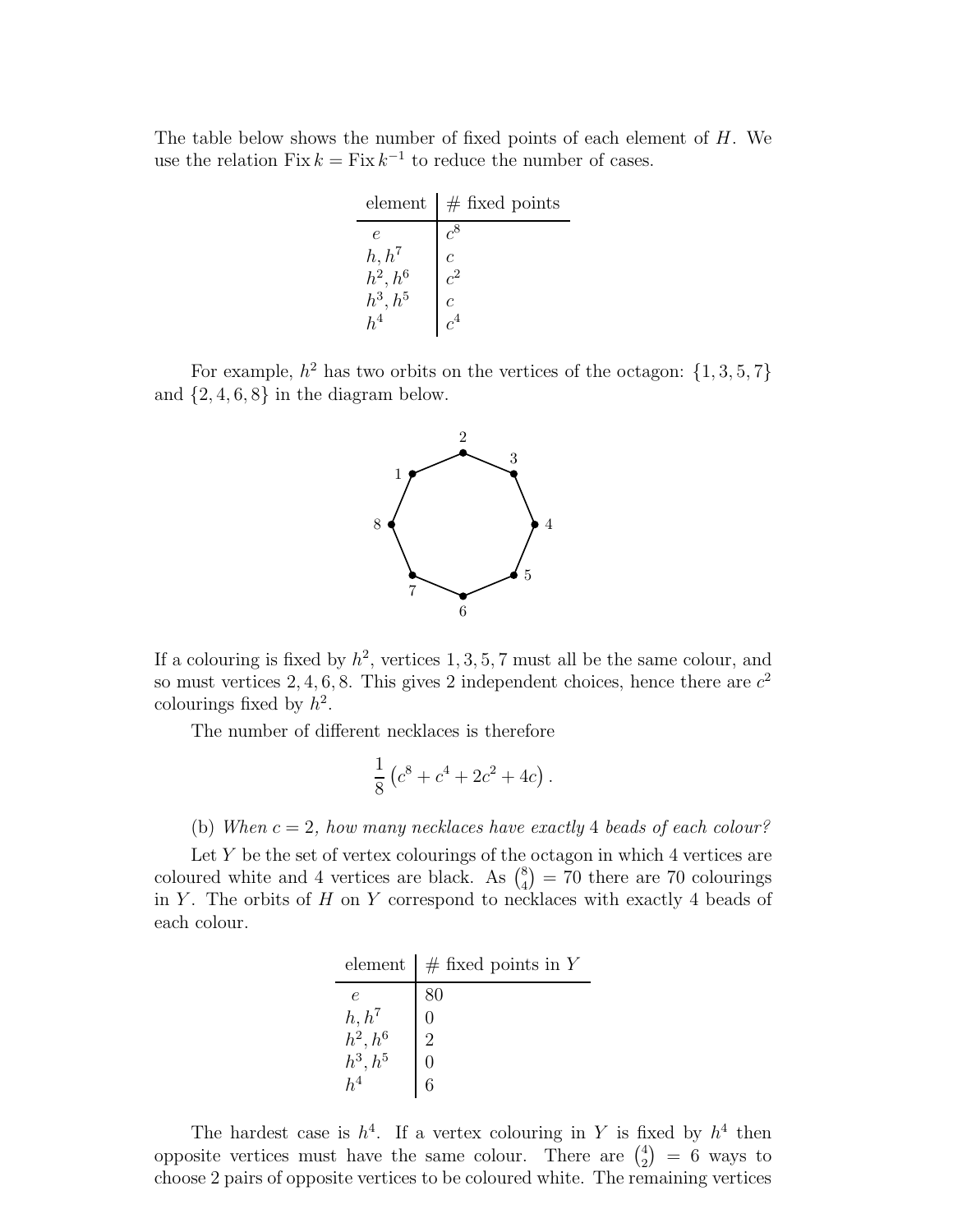must then be coloured black. Hence the number of fixed point of  $h^4$  in its action on  $Y$  is 6.

The number of necklaces with 4 beads of each colour is therefore

$$
\frac{1}{8}(70 + 2 + 2 + 6) = 10.
$$

(c) (Extra). Suppose that we want to consider two necklaces of length 8 on c colours to be the same if one is a reflection of the other. There are 8 reflections of the octagon: 4 reflections through pairs of opposite vertices, and 4 reflections through opposite edge midpoints.

| Element                                            | $\#$ fixed points |
|----------------------------------------------------|-------------------|
| reflection through opposite vertices               | $\mathcal{L}^5$   |
| reflection through opposite edge midpoints $ c^4 $ |                   |

Hence the number of different necklaces up to reflection is

$$
\frac{1}{16} \left( c^8 + 4c^5 + 5c^4 + 2c^2 + 2c \right).
$$

For example, if  $c = 2$ , there are 36 necklaces if reflections are not considered, and 30 if they are.